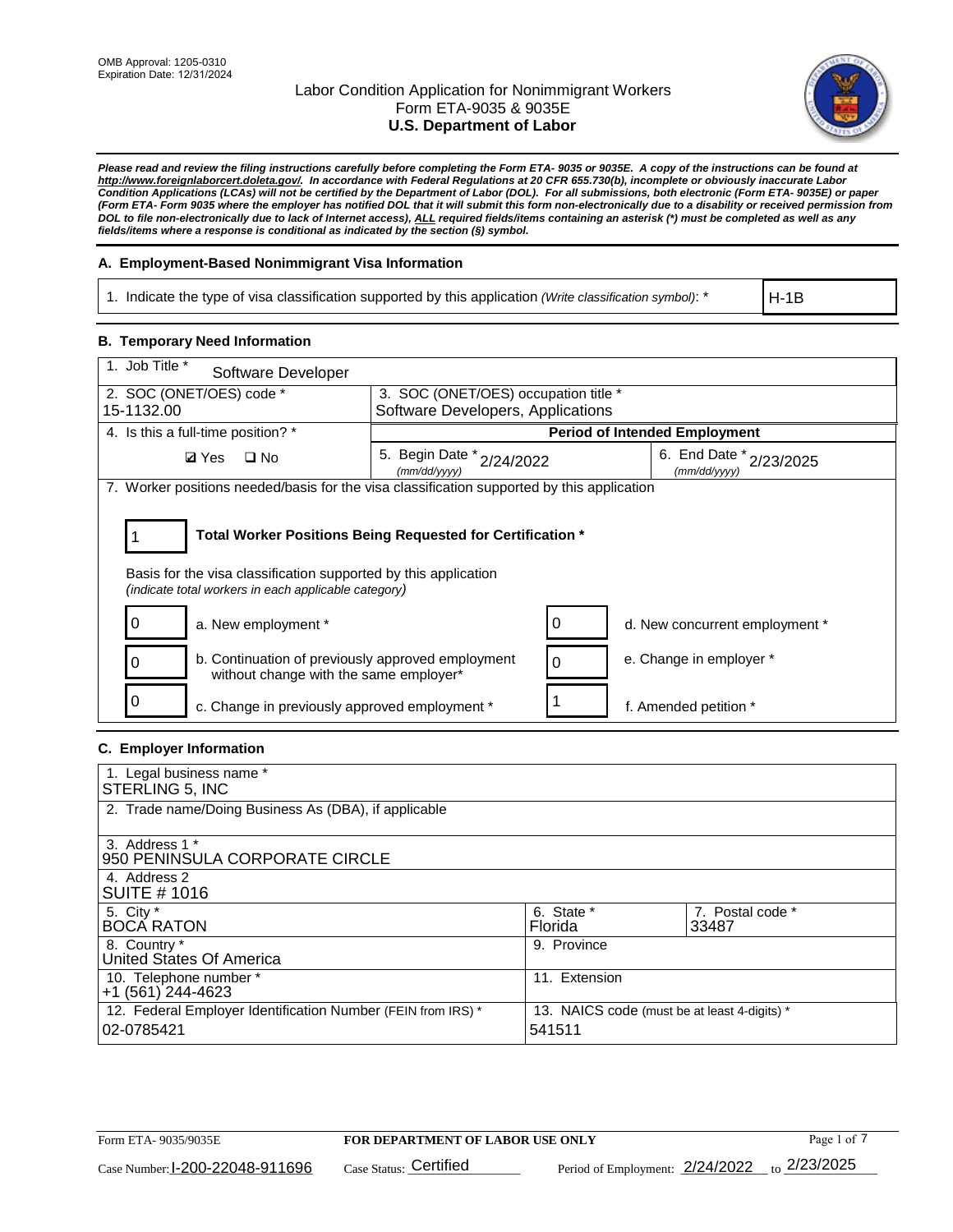

## **D. Employer Point of Contact Information**

**Important Note**: The information contained in this Section must be that of an employee of the employer who is authorized to act on behalf of the employer in labor certification matters. The information in this Section must be different from the agent or attorney information listed in Section E, unless the attorney is an employee of the employer.

| 1. Contact's last (family) name *                | 2. First (given) name * |                       | 3. Middle name(s)         |
|--------------------------------------------------|-------------------------|-----------------------|---------------------------|
| RAVI                                             | <b>BHARAT</b>           |                       | <b>REDDY</b>              |
| 4. Contact's job title *<br>HR MANAGER           |                         |                       |                           |
| 5. Address 1 *<br>950 PENINSULA CORPORATE CIRCLE |                         |                       |                           |
| 6. Address 2<br><b>SUITE# 1016</b>               |                         |                       |                           |
| 7. City $*$<br><b>BOCA RATON</b>                 |                         | 8. State *<br>Florida | 9. Postal code *<br>33487 |
| 10. Country *<br>United States Of America        |                         | 11. Province          |                           |
| 12. Telephone number *                           | Extension<br>13.        | 14. E-Mail address    |                           |
| +1 (561) 244-4623                                |                         | RBR@STERLING5.COM     |                           |

## **E. Attorney or Agent Information (If applicable)**

**Important Note**: The employer authorizes the attorney or agent identified in this section to act on its behalf in connection with the filing of this application.

| 1. Is the employer represented by an attorney or agent in the filing of this application? *<br>If "Yes," complete the remainder of Section E below. | <b>Ø</b> Yes<br>$\square$ No |                         |                               |                                                      |
|-----------------------------------------------------------------------------------------------------------------------------------------------------|------------------------------|-------------------------|-------------------------------|------------------------------------------------------|
| 2. Attorney or Agent's last (family) name §                                                                                                         |                              | 3. First (given) name § |                               | 4. Middle name(s)                                    |
| SOMIREDDY                                                                                                                                           | <b>SANTOSH REDDY</b>         |                         | N/A                           |                                                      |
| 5. Address 1 §<br>20745 Williamsport Place                                                                                                          |                              |                         |                               |                                                      |
| 6. Address 2<br>Suite # 390                                                                                                                         |                              |                         |                               |                                                      |
| 7. City §<br>Ashburn                                                                                                                                |                              | 8. State §<br>Virginia  | 20147                         | 9. Postal code §                                     |
| 10. Country §<br><b>United States Of America</b>                                                                                                    |                              | 11. Province            |                               |                                                      |
| 12. Telephone number §                                                                                                                              | 13. Extension                | 14. E-Mail address      |                               |                                                      |
| +1 (703) 544-2200                                                                                                                                   |                              |                         | LCA@SOMIREDDYLAW.COM          |                                                      |
| 15. Law firm/Business name §                                                                                                                        |                              |                         | 16. Law firm/Business FEIN §  |                                                      |
| SOMIREDDY LAW GROUP PLLC                                                                                                                            |                              |                         | 82-1918741                    |                                                      |
| 17. State Bar number (only if attorney) §                                                                                                           |                              |                         | standing (only if attorney) § | 18. State of highest court where attorney is in good |
| 86909                                                                                                                                               |                              | Virginia                |                               |                                                      |
| 19. Name of the highest State court where attorney is in good standing (only if attorney) §                                                         |                              |                         |                               |                                                      |
| <b>SUPREME COURT</b>                                                                                                                                |                              |                         |                               |                                                      |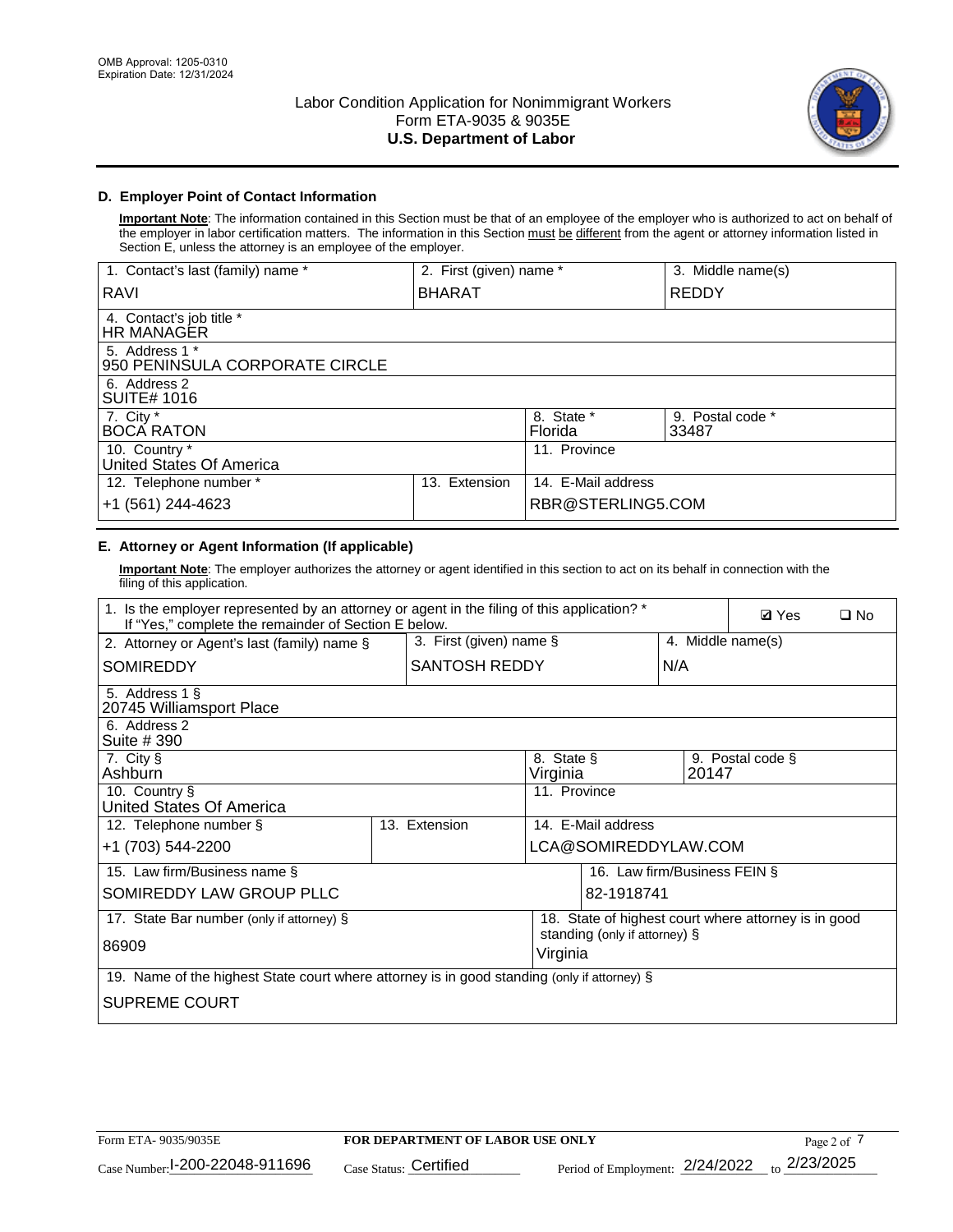

### **F. Employment and Wage Information**

**Important Note**: The employer must define the intended place(s) of employment with as much geographic specificity as possible. Each intended place(s) of employment listed below must be the worksite or physical location where the work will actually be performed and cannot be a P.O. Box. The employer must identify all intended places of employment, including those of short duration, on the LCA. 20 CFR 655.730(c)(5). If the employer is submitting this form non-electronically and the work is expected to be performed in more than one location, an attachment must be submitted in order to complete this section. An employer has the option to use either a single Form ETA-9035/9035E or multiple forms to disclose all intended places of employment. If the employer has more than ten (10) intended places of employment at the time of filing this application, the employer must file as many additional LCAs as are necessary to list all intended places of employment. See the form instructions for further information about identifying all intended places of employment.

### a.*Place of Employment Information* 1

| 1. Enter the estimated number of workers that will perform work at this place of employment under<br>1<br>the LCA.*            |                                                                                       |  |  |  |  |  |
|--------------------------------------------------------------------------------------------------------------------------------|---------------------------------------------------------------------------------------|--|--|--|--|--|
| 2. Indicate whether the worker(s) subject to this LCA will be placed with a secondary entity at this<br>place of employment. * | $\square$ Yes<br><b>Z</b> No                                                          |  |  |  |  |  |
| 3. If "Yes" to question 2, provide the legal business name of the secondary entity. §                                          |                                                                                       |  |  |  |  |  |
| 4. Address 1 *                                                                                                                 |                                                                                       |  |  |  |  |  |
| 415 Barton Creek Dr                                                                                                            |                                                                                       |  |  |  |  |  |
| 5. Address 2<br>Apt# E                                                                                                         |                                                                                       |  |  |  |  |  |
| 6. City $*$<br>Charlotte                                                                                                       | 7. County *<br>Mecklenburg                                                            |  |  |  |  |  |
| 8. State/District/Territory *<br><b>North Carolina</b>                                                                         | 9. Postal code *<br>28262                                                             |  |  |  |  |  |
| 10. Wage Rate Paid to Nonimmigrant Workers *                                                                                   | 10a. Per: (Choose only one)*                                                          |  |  |  |  |  |
| □ Hour □ Week □ Bi-Weekly □ Month □ Year<br>105000 00<br>From $\frac{1}{5}$ 104770 00 To: $\frac{1}{5}$                        |                                                                                       |  |  |  |  |  |
| 11. Prevailing Wage Rate *<br>11a. Per: (Choose only one)*                                                                     |                                                                                       |  |  |  |  |  |
| 104770 00<br>$\mathbb{S}$                                                                                                      | □ Hour □ Week □ Bi-Weekly □ Month 回 Year                                              |  |  |  |  |  |
| Questions 12-14. Identify the source used for the prevailing wage (PW) (check and fully complete only one): *                  |                                                                                       |  |  |  |  |  |
| 12.<br>A Prevailing Wage Determination (PWD) issued by the Department of Labor<br>$\Box$                                       | a. PWD tracking number §                                                              |  |  |  |  |  |
| 13.<br>$\blacktriangledown$                                                                                                    | A PW obtained independently from the Occupational Employment Statistics (OES) Program |  |  |  |  |  |
| a. Wage Level (check one): §                                                                                                   | b. Source Year §                                                                      |  |  |  |  |  |
| ☑ Ⅲ<br>□⊪<br>$\Box$ IV<br>□⊥<br>$\Box$ N/A                                                                                     | 7/1/2021 - 6/30/2022                                                                  |  |  |  |  |  |
| A PW obtained using another legitimate source (other than OES) or an independent authoritative source                          |                                                                                       |  |  |  |  |  |
| a. Source Type (check one): §<br>b. Source Year §                                                                              |                                                                                       |  |  |  |  |  |
| $\frac{14}{1}$                                                                                                                 |                                                                                       |  |  |  |  |  |
| $\Box$ CBA<br>$\Box$ DBA<br>$\square$ SCA<br>$\Box$ Other/ PW Survey                                                           |                                                                                       |  |  |  |  |  |
| c. If responded "Other/ PW Survey" in question 14.a, enter the name of the survey producer or publisher §                      |                                                                                       |  |  |  |  |  |
| d. If responded "Other/ PW Survey" in question 14.a, enter the title or name of the PW survey §                                |                                                                                       |  |  |  |  |  |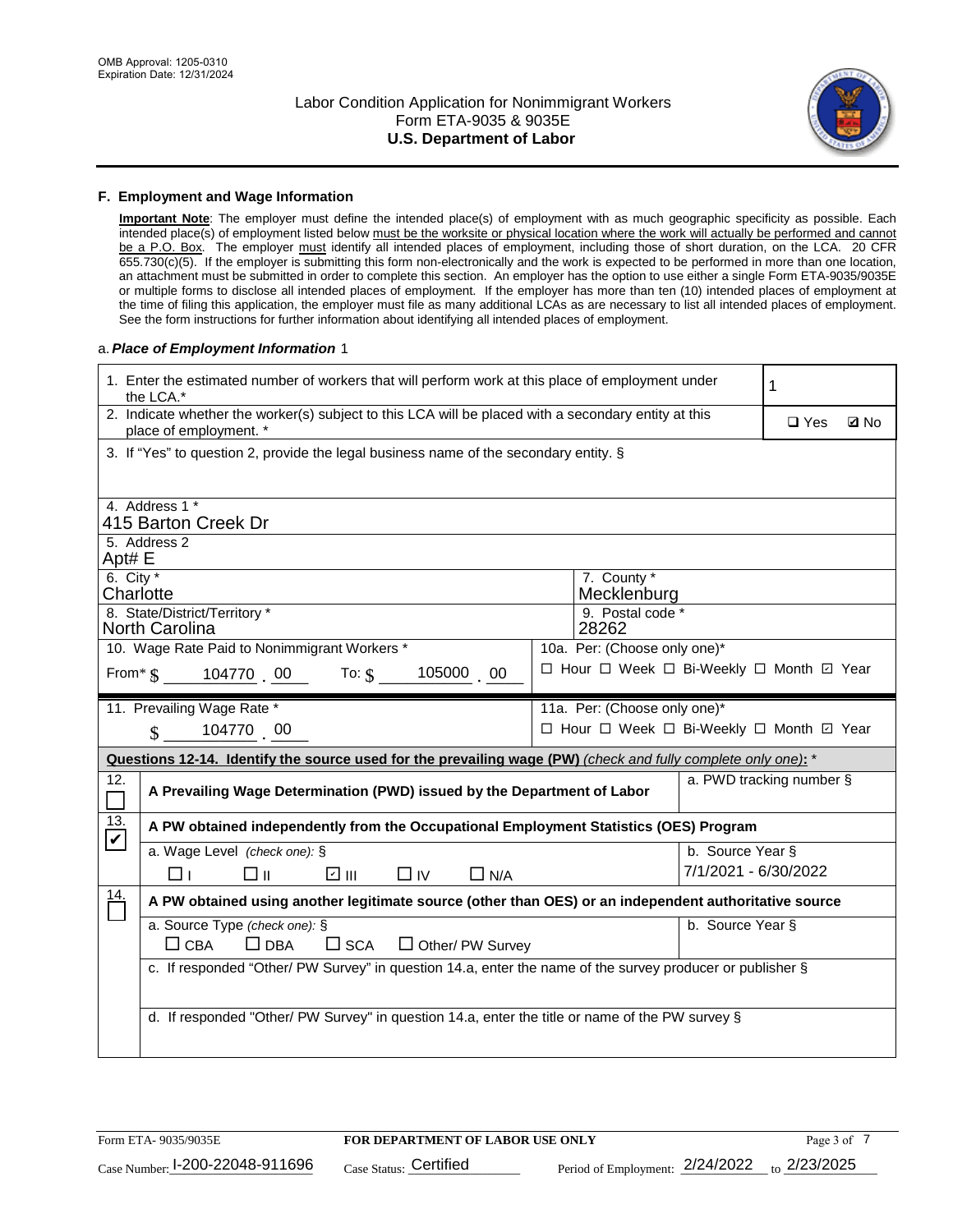

## **G. Employer Labor Condition Statements**

! *Important Note:* In order for your application to be processed, you MUST read Section G of the Form ETA-9035CP - General Instructions for the 9035 & 9035E under the heading "Employer Labor Condition Statements" and agree to all four (4) labor condition statements summarized below:

- (1) **Wages:** The employer shall pay nonimmigrant workers at least the prevailing wage or the employer's actual wage, whichever is higher, and pay for non-productive time. The employer shall offer nonimmigrant workers benefits and eligibility for benefits provided as compensation for services on the same basis as the employer offers to U.S. workers. The employer shall not make deductions to recoup a business expense(s) of the employer including attorney fees and other costs connected to the performance of H-1B, H-1B1, or E-3 program functions which are required to be performed by the employer. This includes expenses related to the preparation and filing of this LCA and related visa petition information. 20 CFR 655.731;
- (2) **Working Conditions:** The employer shall provide working conditions for nonimmigrants which will not adversely affect the working conditions of workers similarly employed. The employer's obligation regarding working conditions shall extend for the duration of the validity period of the certified LCA or the period during which the worker(s) working pursuant to this LCA is employed by the employer, whichever is longer. 20 CFR 655.732;
- (3) **Strike, Lockout, or Work Stoppage:** At the time of filing this LCA, the employer is not involved in a strike, lockout, or work stoppage in the course of a labor dispute in the occupational classification in the area(s) of intended employment. The employer will notify the Department of Labor within 3 days of the occurrence of a strike or lockout in the occupation, and in that event the LCA will not be used to support a petition filing with the U.S. Citizenship and Immigration Services (USCIS) until the DOL Employment and Training Administration (ETA) determines that the strike or lockout has ended. 20 CFR 655.733; and
- (4) **Notice:** Notice of the LCA filing was provided no more than 30 days before the filing of this LCA or will be provided on the day this LCA is filed to the bargaining representative in the occupation and area of intended employment, or if there is no bargaining representative, to workers in the occupation at the place(s) of employment either by electronic or physical posting. This notice was or will be posted for a total period of 10 days, except that if employees are provided individual direct notice by e-mail, notification need only be given once. A copy of the notice documentation will be maintained in the employer's public access file. A copy of this LCA will be provided to each nonimmigrant worker employed pursuant to the LCA. The employer shall, no later than the date the worker(s) report to work at the place(s) of employment, provide a signed copy of the certified LCA to the worker(s) working pursuant to this LCA. 20 CFR 655.734.

1. **I have read and agree to** Labor Condition Statements 1, 2, 3, and 4 above and as fully explained in Section G of the Form ETA-9035CP – General Instructions for the 9035 & 9035E and the Department's regulations at 20 CFR 655 Subpart H. \*

**Ø**Yes ロNo

### **H. Additional Employer Labor Condition Statements –H-1B Employers ONLY**

!**Important Note***:* In order for your H-1B application to be processed, you MUST read Section H – Subsection 1 of the Form ETA 9035CP – General Instructions for the 9035 & 9035E under the heading "Additional Employer Labor Condition Statements" and answer the questions below.

#### *a. Subsection 1*

| 1. At the time of filing this LCA, is the employer H-1B dependent? §                                                                                                                                                                                          |  |  | $\square$ No |              |
|---------------------------------------------------------------------------------------------------------------------------------------------------------------------------------------------------------------------------------------------------------------|--|--|--------------|--------------|
| 2. At the time of filing this LCA, is the employer a willful violator? $\S$                                                                                                                                                                                   |  |  | ⊡ No         |              |
| 3. If "Yes" is marked in questions H.1 and/or H.2, you must answer "Yes" or "No" regarding<br>whether the employer will use this application ONLY to support H-1B petitions or extensions of<br>status for exempt H-1B nonimmigrant workers? §                |  |  | $\Box$ No    |              |
| 4. If "Yes" is marked in question H.3, identify the statutory basis for the<br>■ \$60,000 or higher annual wage<br>exemption of the H-1B nonimmigrant workers associated with this<br>□ Master's Degree or higher in related specialty<br>$\Box$ Both<br>LCA. |  |  |              |              |
| H-1B Dependent or Willful Violator Employers -Master's Degree or Higher Exemptions ONLY                                                                                                                                                                       |  |  |              |              |
| 5. Indicate whether a completed Appendix A is attached to this LCA covering any H-1B<br>nonimmigrant worker for whom the statutory exemption will be based <b>ONLY</b> on attainment of a<br>Master's Degree or higher in related specialty. §                |  |  | ⊡ No         | <b>Q</b> N/A |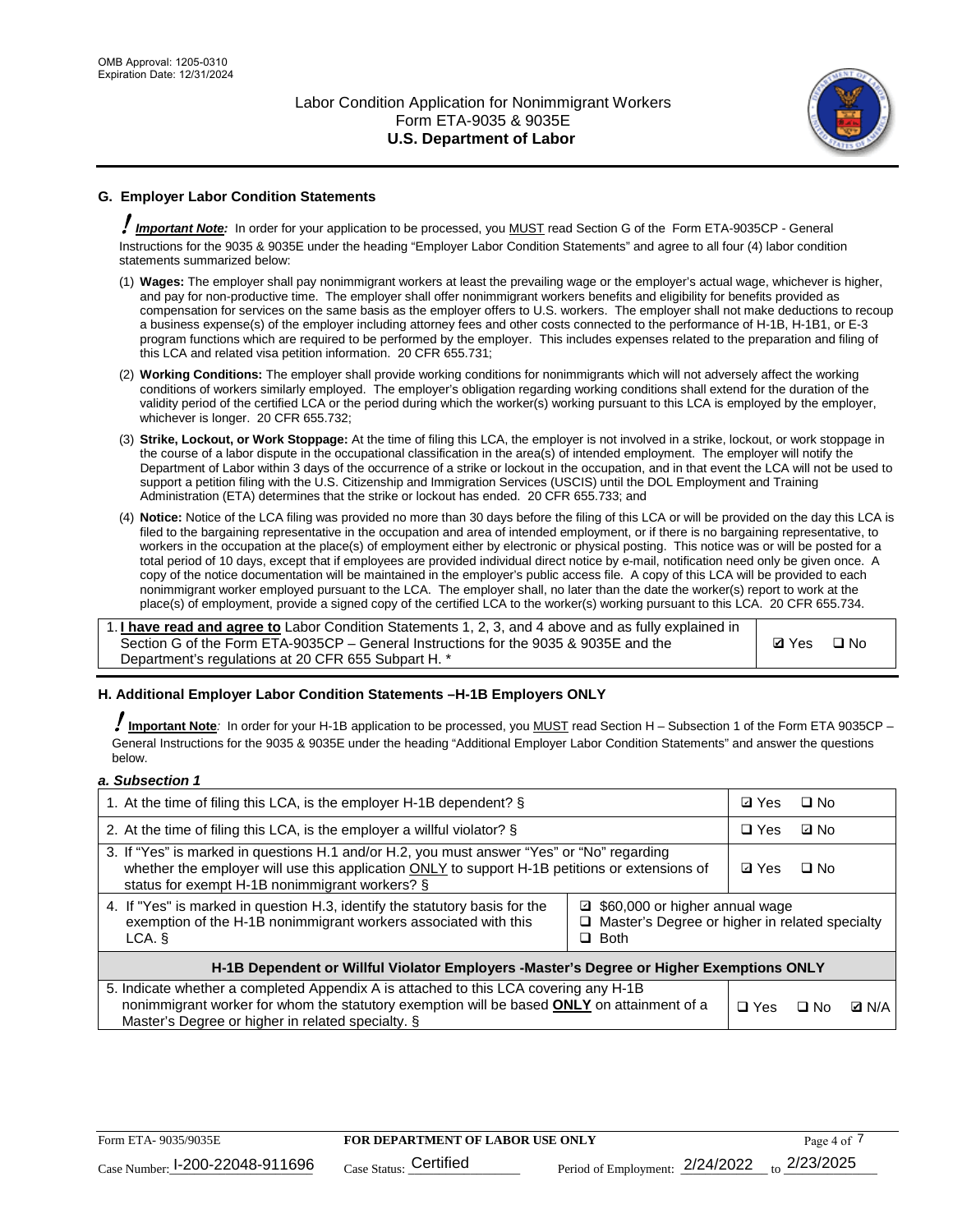

**If you marked "Yes" to questions H.a.1 (H-1B dependent) and/or H.a.2 (H-1B willful violator) and "No" to question H.a.3 (exempt H-1B nonimmigrant workers), you MUST read Section H – Subsection 2 of the Form ETA 9035CP – General Instructions for the 9035 & 9035E under the heading "Additional Employer Labor Condition Statements" and indicate your agreement to all three (3) additional statements summarized below.**

### *b. Subsection 2*

- A. **Displacement:** An H-1B dependent or willful violator employer is prohibited from displacing a U.S. worker in its own workforce within the period beginning 90 days before and ending 90 days after the date of filing of the visa petition. 20 CFR 655.738(c);
- B. **Secondary Displacement:** An H-1B dependent or willful violator employer is prohibited from placing an H-1B nonimmigrant worker(s) with another/secondary employer where there are indicia of an employment relationship between the nonimmigrant worker(s) and that other/secondary employer (thus possibly affecting the jobs of U.S. workers employed by that other employer), unless and until the employer subject to this LCA makes the inquiries and/or receives the information set forth in 20 CFR 655.738(d)(5) concerning that other/secondary employer's displacement of similarly employed U.S. workers in its workforce within the period beginning 90 days before and ending 90 days after the date of such placement. 20 CFR 655.738(d). Even if the required inquiry of the secondary employer is made, the H-1B dependent or willful violator employer will be subject to a finding of a violation of the secondary displacement prohibition if the secondary employer, in fact, displaces any U.S. worker(s) during the applicable time period; and
- C. **Recruitment and Hiring:** Prior to filing this LCA or any petition or request for extension of status for nonimmigrant worker(s) supported by this LCA, the H-1B dependent or willful violator employer must take good faith steps to recruit U.S. workers for the job(s) using procedures that meet industry-wide standards and offer compensation that is at least as great as the required wage to be paid to the nonimmigrant worker(s) pursuant to 20 CFR 655.731(a). The employer must offer the job(s) to any U.S. worker who applies and is equally or better qualified for the job than the nonimmigrant worker. 20 CFR 655.739.

| 6. I have read and agree to Additional Employer Labor Condition Statements A, B, and C above and |       |           |
|--------------------------------------------------------------------------------------------------|-------|-----------|
| as fully explained in Section H – Subsections 1 and 2 of the Form ETA 9035CP – General           | □ Yes | $\Box$ No |
| Instructions for the 9035 & 9035E and the Department's regulations at 20 CFR 655 Subpart H. §    |       |           |

### **I. Public Disclosure Information**

! **Important Note***:* You must select one or both of the options listed in this Section.

| 1. Public disclosure information in the United States will be kept at: * |  |  |  |  |  |  |
|--------------------------------------------------------------------------|--|--|--|--|--|--|
|--------------------------------------------------------------------------|--|--|--|--|--|--|

**sqrt** Employer's principal place of business □ Place of employment

### **J. Notice of Obligations**

A. Upon receipt of the certified LCA, the employer must take the following actions:

- o Print and sign a hard copy of the LCA if filing electronically (20 CFR 655.730(c)(3));<br>
Maintain the original signed and certified LCA in the employer's files (20 CFR 655.7
- Maintain the original signed and certified LCA in the employer's files (20 CFR 655.705(c)(2); 20 CFR 655.730(c)(3); and 20 CFR 655.760); and
- o Make a copy of the LCA, as well as necessary supporting documentation required by the Department of Labor regulations, available for public examination in a public access file at the employer's principal place of business in the U.S. or at the place of employment within one working day after the date on which the LCA is filed with the Department of Labor (20 CFR 655.705(c)(2) and 20 CFR 655.760).
- B. The employer must develop sufficient documentation to meet its burden of proof with respect to the validity of the statements made in its LCA and the accuracy of information provided, in the event that such statement or information is challenged (20 CFR 655.705(c)(5) and 20 CFR 655.700(d)(4)(iv)).
- C. The employer must make this LCA, supporting documentation, and other records available to officials of the Department of Labor upon request during any investigation under the Immigration and Nationality Act (20 CFR 655.760 and 20 CFR Subpart I).

*I declare under penalty of perjury that I have read and reviewed this application and that to the best of my knowledge, the*  information contained therein is true and accurate. I understand that to knowingly furnish materially false information in the *preparation of this form and any supplement thereto or to aid, abet, or counsel another to do so is a federal offense punishable by fines, imprisonment, or both (18 U.S.C. 2, 1001,1546,1621).*

| 1. Last (family) name of hiring or designated official *<br><b>RAVI</b> | 2. First (given) name of hiring or designated official * 3. Middle initial §<br><b>Bharat</b> |                  |  |
|-------------------------------------------------------------------------|-----------------------------------------------------------------------------------------------|------------------|--|
| 4. Hiring or designated official title *<br>HR Manager                  |                                                                                               |                  |  |
| 5. Signature *                                                          |                                                                                               | 6. Date signed * |  |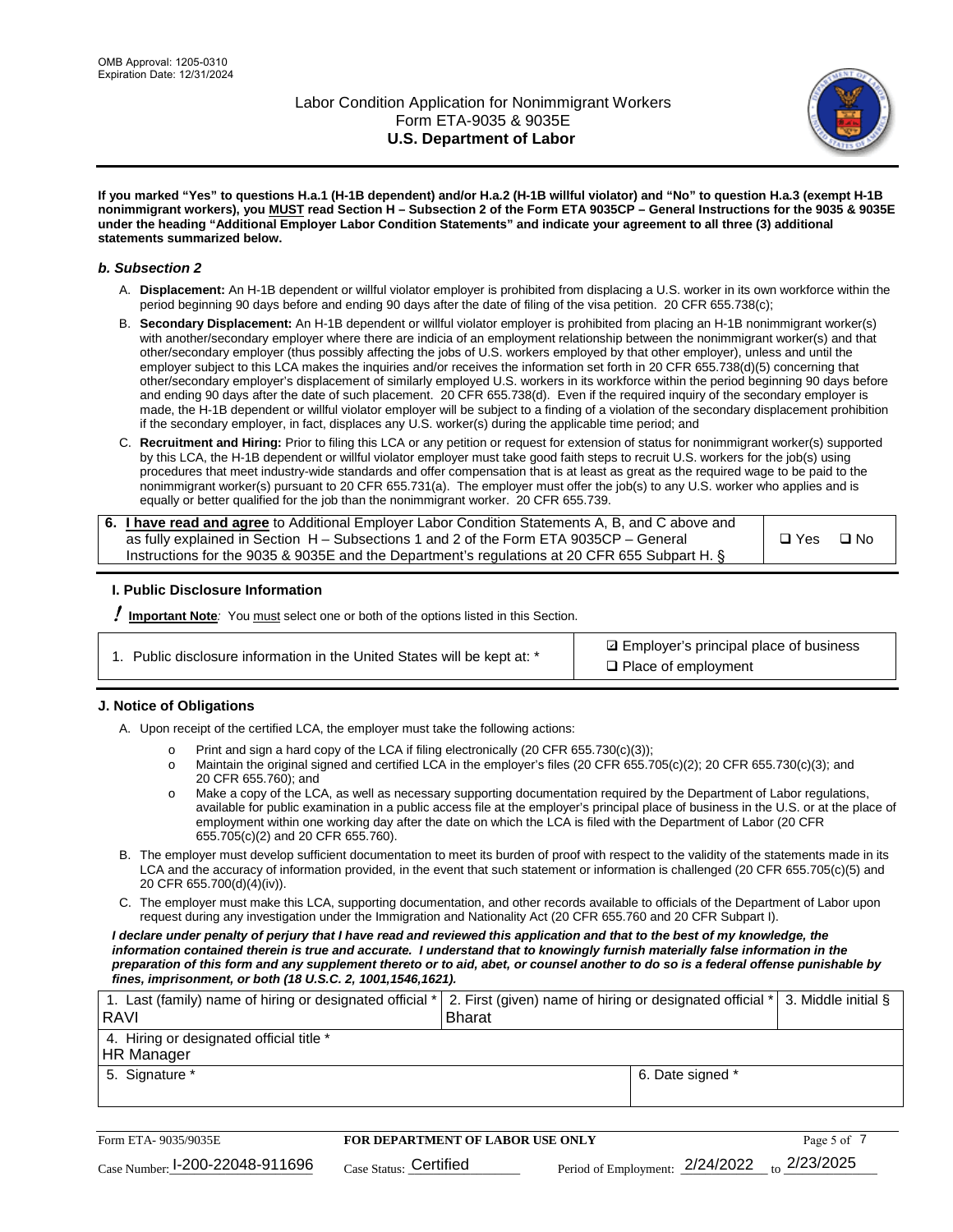

## **K. LCA Preparer**

**Important Note**: Complete this section if the preparer of this LCA is a person other than the one identified in either Section D (employer point of contact) or E (attorney or agent) of this application.

| 1. Last (family) name $\S$ | 2. First (given) name § | 3. Middle initial |
|----------------------------|-------------------------|-------------------|
|                            |                         |                   |
| 4. Firm/Business name $\S$ |                         |                   |
|                            |                         |                   |
| 5. E-Mail address §        |                         |                   |
|                            |                         |                   |

## **L. U.S. Government Agency Use (ONLY)**

By virtue of the signature below, the Department of Labor hereby acknowledges the following:

| This certification is valid from 2/24/2022                                                                  | $\frac{10}{10}$ 2/23/2025        |
|-------------------------------------------------------------------------------------------------------------|----------------------------------|
| Certifying Officer                                                                                          | 2/25/2022                        |
| Department of Labor, Office of Foreign Labor Certification                                                  | Certification Date (date signed) |
| I-200-22048-911696                                                                                          | Certified                        |
| Case number                                                                                                 | Case Status                      |
| The Department of Labor is not the guarantor of the accuracy, truthfulness, or adequacy of a certified LCA. |                                  |

### **M. Signature Notification and Complaints**

The signatures and dates signed on this form will not be filled out when electronically submitting to the Department of Labor for processing, but **MUST** be complete when submitting non-electronically. If the application is submitted electronically, any resulting certification **MUST** be signed *immediately upon receipt* from DOL before it can be submitted to USCIS for final processing.

Complaints alleging misrepresentation of material facts in the LCA and/or failure to comply with the terms of the LCA may be filed using the WH-4 Form with any office of the Wage and Hour Division, U.S. Department of Labor. A listing of the Wage and Hour Division offices can be obtained at www.dol.gov/whd. Complaints alleging failure to offer employment to an equally or better qualified U.S. worker, or an employer's misrepresentation regarding such offer(s) of employment, may be filed with the U.S. Department of Justice, Civil Rights Division, Immigrant and Employee Rights Section, 950 Pennsylvania Avenue, NW, # IER, NYA 9000, Washington, DC, 20530, and additional information can be obtained at www.justice.gov. Please note that complaints should be filed with the Civil Rights Division, Immigrant and Employee Rights Section at the Department of Justice only if the violation is by an employer who is H-1B dependent or a willful violator as defined in 20 CFR 655.710(b) and 655.734(a)(1)(ii).

### **N. OMB Paperwork Reduction Act** *(1205-0310)*

These reporting instructions have been approved under the Paperwork Reduction Act of 1995. Persons are not required to respond to this collection of information unless it displays a currently valid OMB control number. Your response is required to receive the benefit of consideration of your application. (Immigration and Nationality Act, Section 212(n) and (t) and 214(c)). Public reporting burden for this collection of information, which is to assist with program management and to meet Congressional and statutory requirements, is estimated to average 75 minutes per response, including the time to review instructions, search existing data sources, gather and maintain the data needed, and complete and review the collection of information.

Send comments regarding this burden estimate or any other aspect of this collection of information, including suggestions for reducing this burden, to the U.S. Department of Labor, Employment and Training Administration, Office of Foreign Labor Certification, 200 Constitution Ave., NW, Box PPII 12-200, Washington, DC, 20210. (Paperwork Reduction Project OMB 1205-0310.) **Do NOT send the completed application to this address.**

| Form ETA-9035/9035E             | <b>FOR DEPARTMENT OF LABOR USE ONLY</b> |                                              | Page 6 of 7 |
|---------------------------------|-----------------------------------------|----------------------------------------------|-------------|
| Case Number: 1-200-22048-911696 | Case Status: Certified                  | Period of Employment: 2/24/2022 to 2/23/2025 |             |